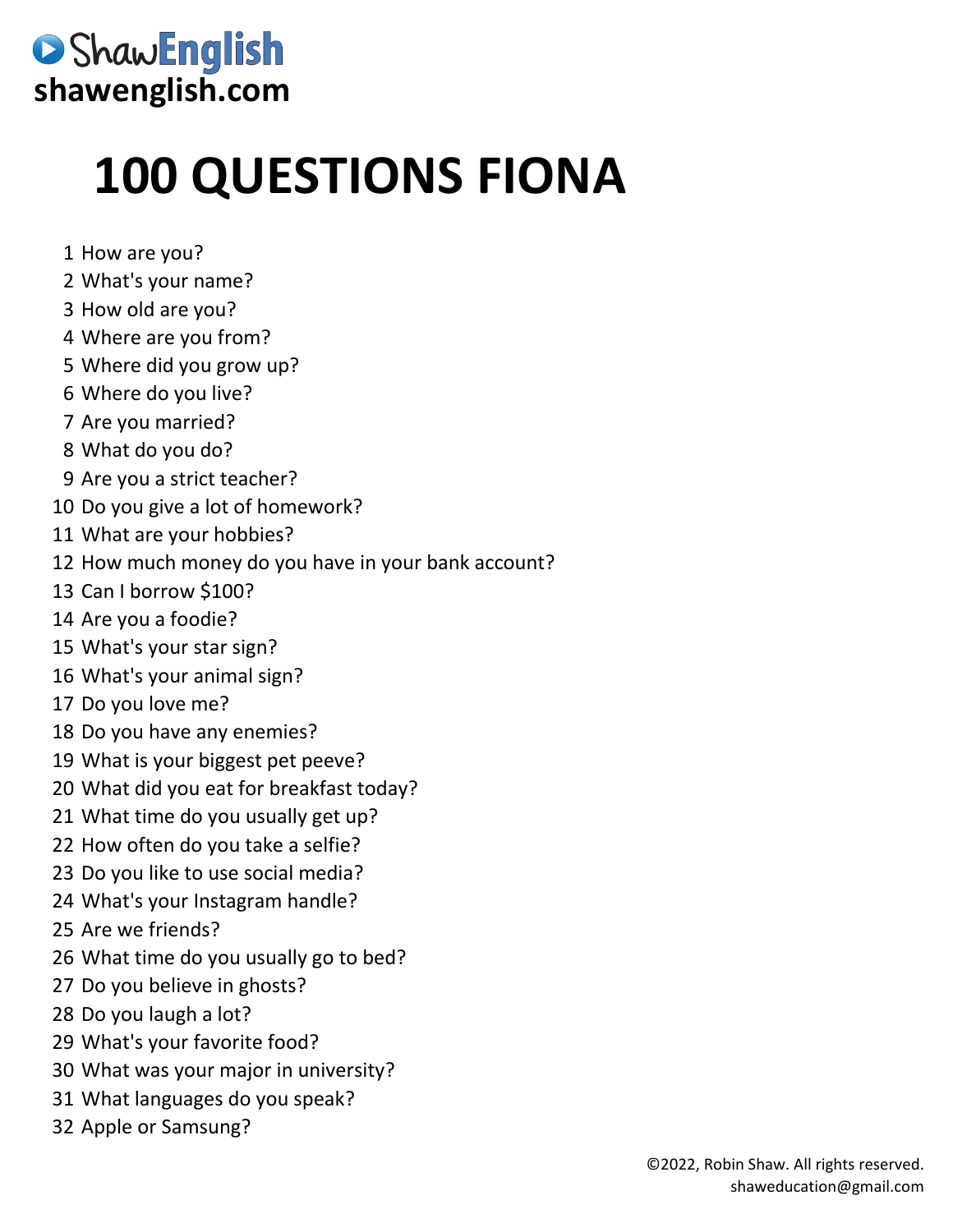- What are you doing now?
- What are you going to do tonight?
- What did you do last night?
- What are you going to do tomorrow?
- How many hours a day do you watch YouTube?
- Ice cream or cake?
- What color is your hair?
- How do you relieve your stress?
- Is British English better than American English?
- Where did you go on your last vacation?
- How old were you when you got your ears pierced?
- What is a unique talent you have?
- What's your nickname?
- Have you ever been to India?
- How long does it take for you to get to work?
- How do you get to work?
- What's your favorite color?
- Do you like kids?
- What do you like to do on rainy days?
- Can money buy happiness?
- What's your telephone number?
- What is your best feature?
- Are you crazy?
- Who's your favorite actor or actress?
- Who's your favorite superhero?
- How often do you exercise?
- What kind of exercise do you do?
- Do you have a YouTube Channel?
- What's your channel name?
- Do you judge a book by its cover?
- Have you ever been to Canada?
- Are you a romantic person?
- Do you have any scars?
- What high school subject was your favorite?
- What high school subject was your least favorite?
- Do you prefer cats or dogs?
- What is the best dish you can cook?
- Do you have any phobias?
- Are you often late for appointments?
- Do you play any musical instruments?